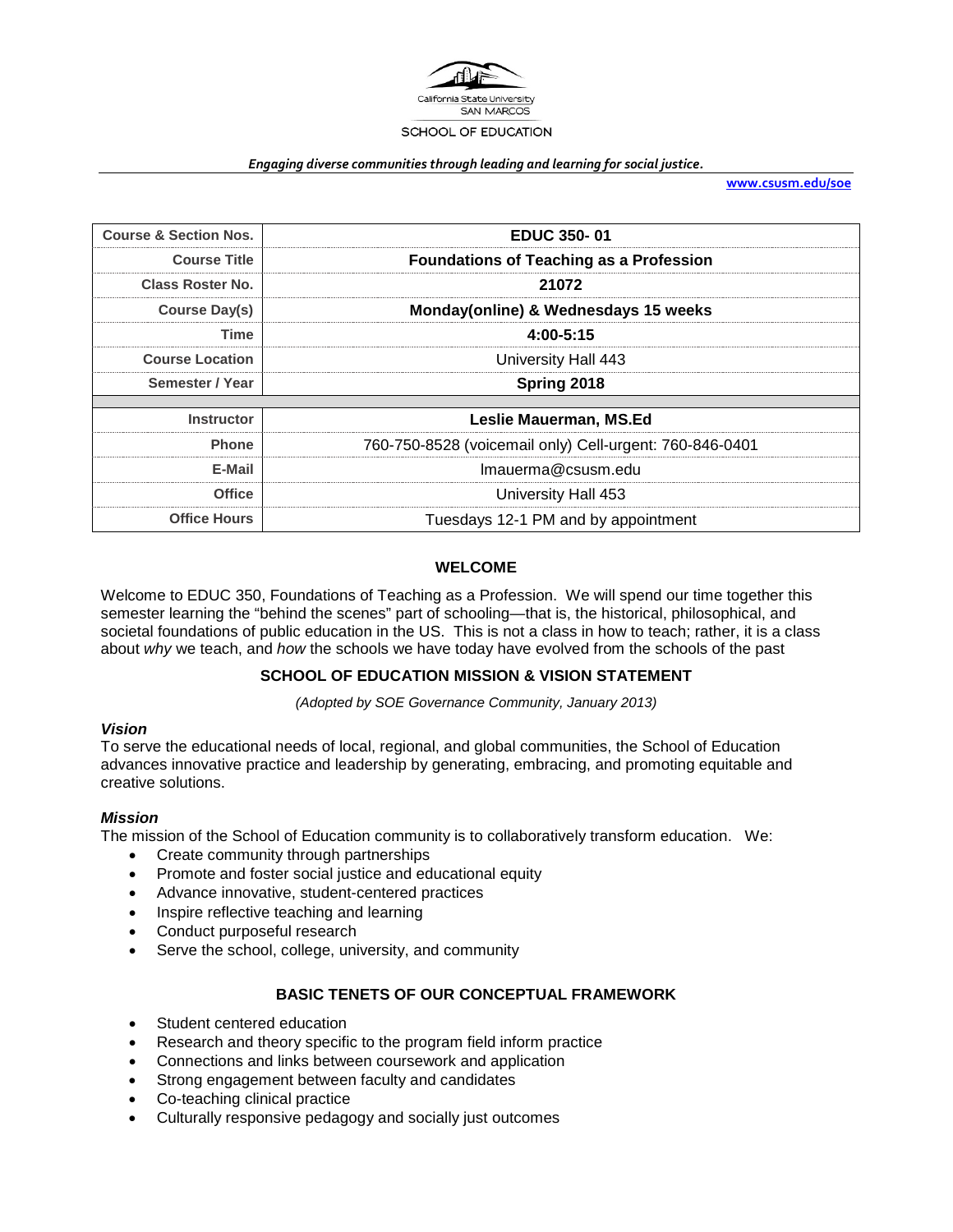## **TABLE OF CONTENTS**

| Teacher Performance Expectation (TPE) Competencies Error! Bookmark not defined. |  |
|---------------------------------------------------------------------------------|--|
|                                                                                 |  |
|                                                                                 |  |
|                                                                                 |  |
|                                                                                 |  |
|                                                                                 |  |
|                                                                                 |  |
|                                                                                 |  |
|                                                                                 |  |
|                                                                                 |  |
|                                                                                 |  |
|                                                                                 |  |
|                                                                                 |  |
|                                                                                 |  |
|                                                                                 |  |
|                                                                                 |  |
|                                                                                 |  |
|                                                                                 |  |
|                                                                                 |  |
|                                                                                 |  |
|                                                                                 |  |
|                                                                                 |  |
|                                                                                 |  |
|                                                                                 |  |
|                                                                                 |  |
|                                                                                 |  |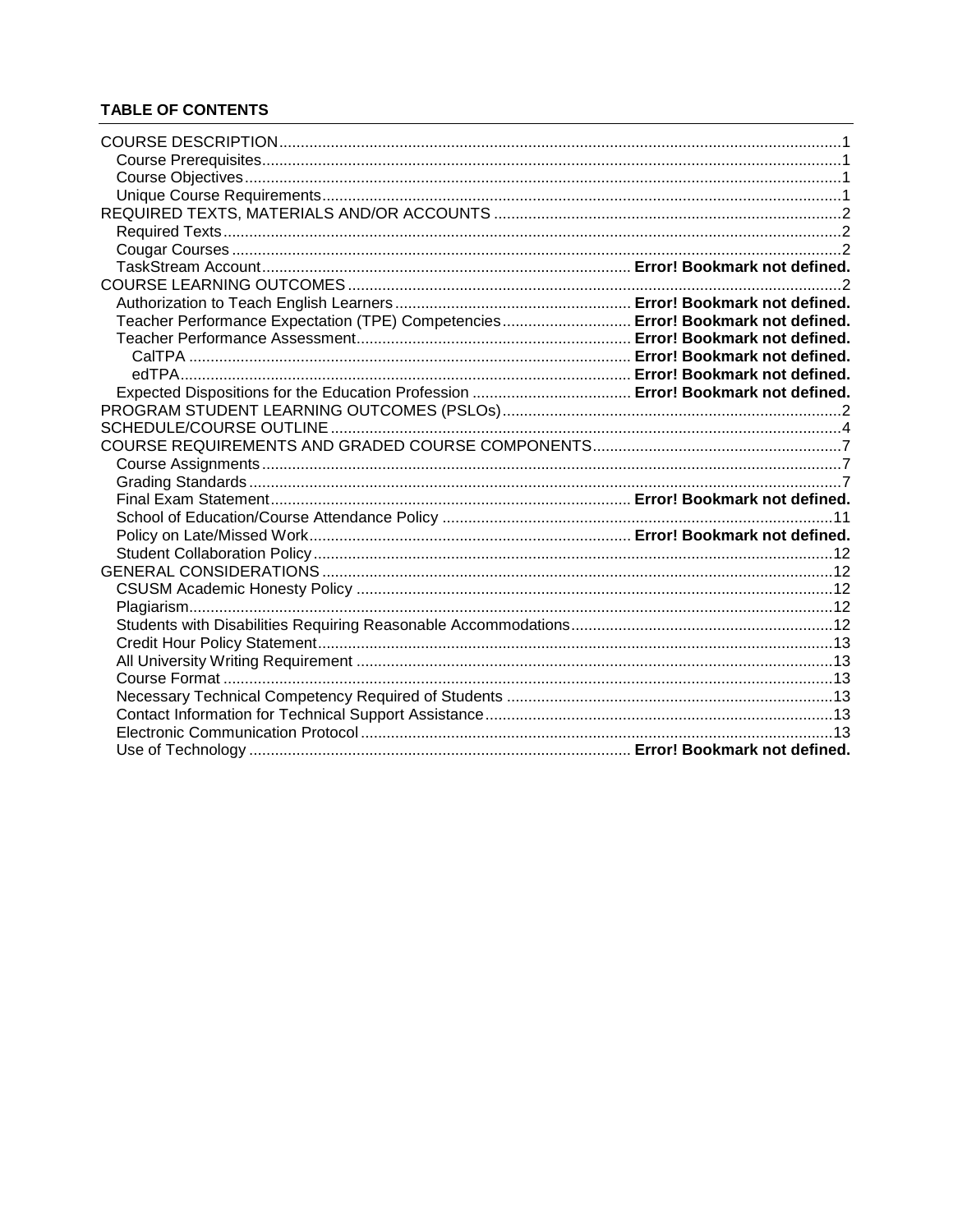#### **EDUC 350**

## **COURSE DESCRIPTION**

<span id="page-2-0"></span>Required for all credential candidates. An orientation to careers in K-12 education. Focuses on teaching and schooling from multiple perspectives, with an emphasis on current thinking and practices in public education in the U.S. Subjects from the sociological, philosophical, and historical foundations of education are addressed. Readings from the lives of teachers and interactions with local educators will assist students to understand the richness and the complexities of teaching as a career. Emphasizes the importance of education for all children in a diverse society. Intended for individuals interested in becoming teachers to understand the nature of formal education in the United States and to assess teaching as a career. Requires participation in forty-five (45) hours of supervised fieldwork assignments in K-12 classroom settings.

#### <span id="page-2-1"></span>**Course Prerequisites**

This is a foundational course and it a prerequisite itself for all School of Education Programs. Students who plan to become teachers must complete this course with a B- or better.

## <span id="page-2-2"></span>**Course Objectives**

This course serves as an orientation to careers in elementary, middle and high school education. Upon completion of this course, teacher candidates will understand the nature of formalized education in the United States and be able to assess his or her interest in teaching as a career. Major topics include:

- Understanding the roles of schools in society
- Exploring philosophies and contemporary issues in education.
- Assessing the roles of teachers in schools.
- Understanding the qualifications and credentialing process for California teachers.
- Understanding and appreciating the student as an individual.
- Understanding factors affecting student achievement.
- Understanding critical issues in curriculum and instruction.
- Understanding infusion of special education in general education practices.
- Understanding the laws that influence teaching responsibilities.

## <span id="page-2-3"></span>**Unique Course Requirements**

In addition to in-class and online work, assigned readings and projects, students will participate in forty-five (45) hours of supervised fieldwork assignments in a variety of public school settings. Students will be allowed to apply hours from the EDUC 364 and the EDUC 422 course **to contribute toward this 45** hour total. Details and waiver forms are available in the cougar course.

Details for this fieldwork are found on the Cougar Courses site. Documentation of these hours is required to receive a grade in EDUC 350. **Those not completing these hours can expect to fail the course**. Cal State San Marcos students are expected to adhere to professional standards in their dress and behavior in the field. Required clearances (fingerprints, TB test) are the responsibility of the student. A letter of recommendation (usually from the classroom teacher where most of the fieldwork is done) is a requirement for admission to the Cal State San Marcos Teacher Credentialing programs.

## **Credential Program Recommendations**

As one of several evaluation methods, EDUC 350 course instructors are asked for feedback concerning credential candidates who are applying for programs at Cal State San Marcos. Keep in mind that your professionalism and hard work in this class not only affect your course grade, but also indicate your readiness for a credential program. Do not request a letter of recommendation from the instructor, as the process for this recommendation is already in place in the School of Education.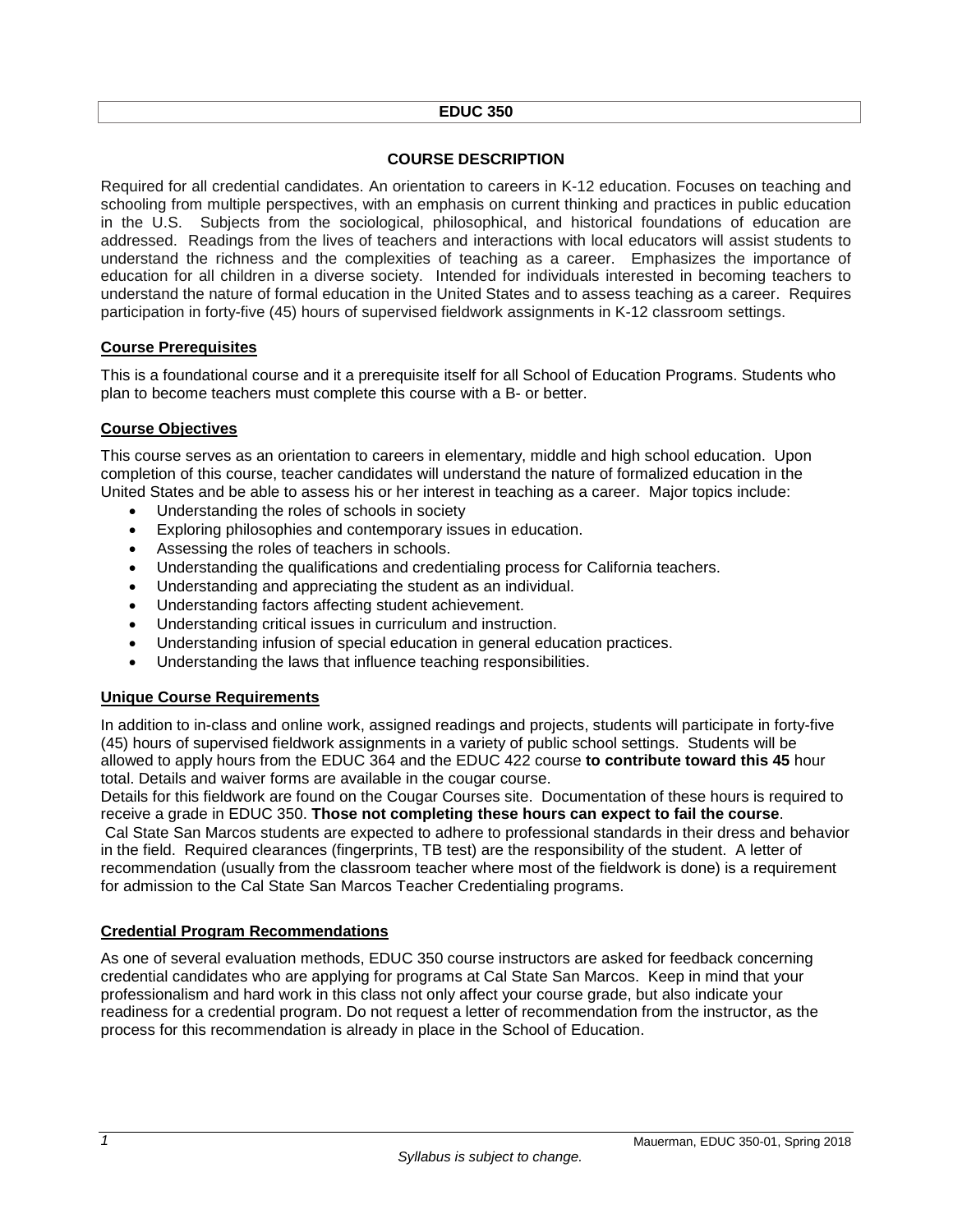### **REQUIRED TEXTS, MATERIALS AND/OR ACCOUNTS**

### <span id="page-3-1"></span><span id="page-3-0"></span>**Required Texts**

**Sadker, David Miller and Zittleman, Karen**. (2016). *Teachers, Schools, and Society: A Brief Introduction to Education.* (4th ed), McGraw Hill. Available in CSUSM Bookstore in paperback or ebook: Paperback (ISBN 9780078110436).

Prices range from \$80-200 depending on used/new and rent/buy. For the Connect Card to the ebook (ISBN 9781259413681), see bookstore for prices. Note: In this section of EDUC 350, you will not be required to use the textbook publisher's website. This textbook (paperback or ebook) is also available for purchase and rent in various online marketplaces.

#### **Video vignettes are also required, but available in the CC web class OR in the media library.**

**Nieto, Sonia.** (2015). *Why We Teach Now*. Teachers College Press. ISBN 9780807755877 (paperback); 9780807773611 (ebook). Available in CSUSM Bookstore: Prices range from \$13-33 depending on used/new and rent/buy. Also available for purchase in online marketplaces and via check-out in libraries.

Both text books are also available for 2-hour check-out from the Library Reserves desk on 3rd floor Kellogg Library. Several short videos are also required. These are linked on the Cougar Courses website and are available on a DVD for 2-hour check-out from the Media Library on 2<sup>nd</sup> floor Kellogg Library. Other required readings (e.g., selected articles) are linked on the Cougar Courses website

#### <span id="page-3-2"></span>**Cougar Courses**

This is a hybrid course, meeting face-to-face on Wednesdays as noted. The following Monday, in lieu of a class meeting, students attend to assignments as well as field placement hours. Log into the EDUC 350 Cougar Course to find and complete **required** assignments for the online portion of the class. **All submissions into the assignment portals MUST be either inline or in MSWord—work submitted in Pages or OTD or other less common forms of document writing will earn a zero, since the Moodle format does not recognize these formats.**

Again, this section of EDUC 350 is categorized as "Hybrid" (HY), meaning that half of the required sessions will be face-to-face Wednesday schedule, and the other half will be held online with actual deliverables for students to submit by a deadline.. Please refer to Cougar Courses for the exact schedule, as there might be exceptions to this general calendar. One purpose of this schedule is to assist students to find time during the K-12 school day in which to accomplish their observations. We will meet for our last class session during Final Exams week; there will be no exam and we will be finishing group presentations that day.

## **COURSE LEARNING OUTCOMES**

#### **PROGRAM STUDENT LEARNING OUTCOMES (PSLOs)**

#### <span id="page-3-4"></span><span id="page-3-3"></span>**Assessment of Professional Dispositions**

Assessing a candidate's dispositions within a professional preparation program is recognition that teaching and working with learners of all ages requires not only specific content knowledge and pedagogical skills, but also positive attitudes about multiple dimensions of the profession. The School of Education has identified six dispositions – social justice and equity, collaboration, critical thinking, professional ethics, reflective teaching and learning, and life-long learning. The instructor will be monitoring dispositional behaviors, and this will factor into the recommendation given to the admissions committee for CSUSM teacher education programs.

By the end of the course, students will be able to:

- 1. Describe the main theoretical philosophies of education in the US
- 2. Understand and apply the nature of the schooling process
- 3. Grasp and discuss the various learning needs of students in a classroom setting
- 4. Conduct and report/analyze observations of students and teachers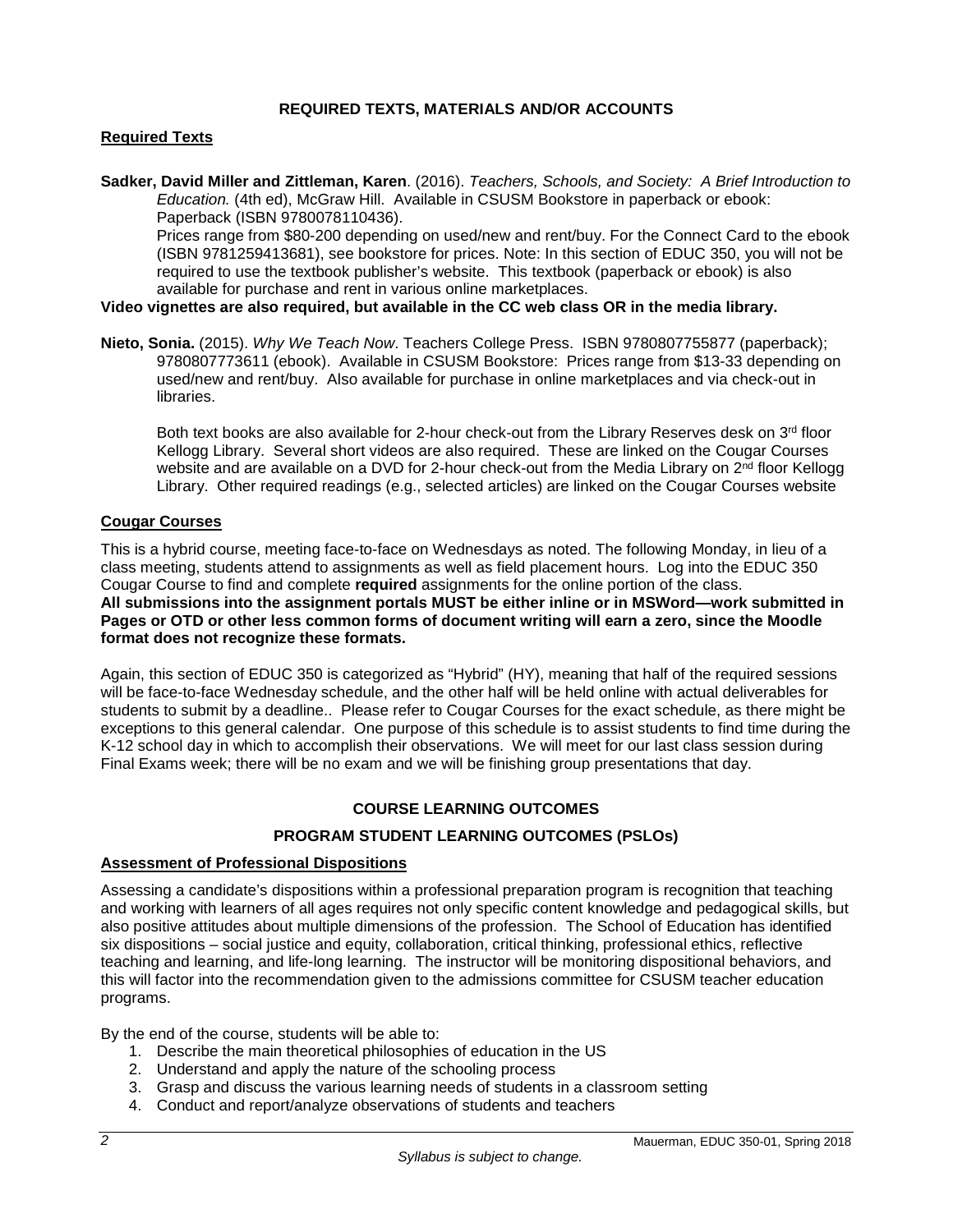**(NOTE - This document contains an embedded section break so that the course schedule stands alone.)**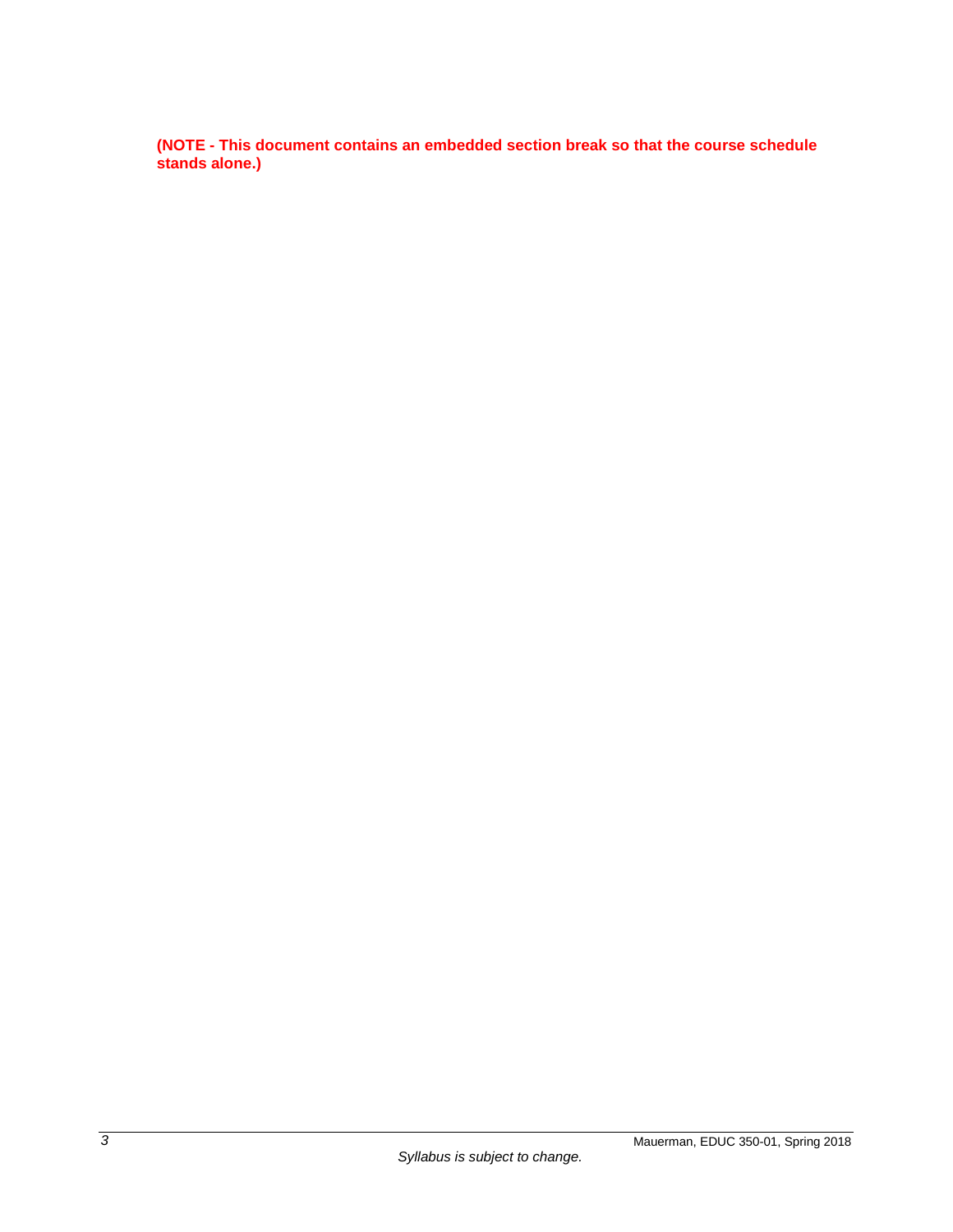## **SCHEDULE/COURSE OUTLINE**

# **EDUC 350 Hybrid Course Schedule - Spring 2018 - Mauerman**

<span id="page-5-0"></span>

|  |  |  |  |  | Note: As this is a hybrid course, many class sessions will be conducted online as indicated in the schedule. |  |
|--|--|--|--|--|--------------------------------------------------------------------------------------------------------------|--|
|--|--|--|--|--|--------------------------------------------------------------------------------------------------------------|--|

| Wk             | <b>Date</b>         | <b>Topics and activities</b>                                                | <b>Assignment</b>                                 |  |
|----------------|---------------------|-----------------------------------------------------------------------------|---------------------------------------------------|--|
|                |                     | Course overview & assignment descriptions                                   | Readings:                                         |  |
| $\mathbf{1}$   | $M$ f <sub>2f</sub> | Syllabus, schedule, class hours.                                            | Cougar course for ED 350                          |  |
|                | $1/22$              | Orientation to SoE programs & credentialing                                 |                                                   |  |
|                |                     | -Choose Current Events & Contemporary Issues                                | Readings S/Z Ch.1                                 |  |
|                |                     | in Education                                                                | SoE website,                                      |  |
|                | W f2f               | <b>First Current Event report</b>                                           |                                                   |  |
|                | 1/24                |                                                                             |                                                   |  |
|                |                     |                                                                             |                                                   |  |
|                | M 1/29              | This is a good day to watch FAT City: How                                   | Palmer article: Aims of                           |  |
| $\overline{2}$ | online              | Difficult can this be? Found in week 6                                      | Education                                         |  |
|                |                     |                                                                             |                                                   |  |
|                | W f2f               | Becoming a Teacher                                                          |                                                   |  |
|                | 1/31                | <b>Why Teach Activity</b>                                                   |                                                   |  |
|                |                     | Placements, Assignments, housekeeping.                                      | Due: Reading Log 1                                |  |
|                |                     | Consider teaching as a profession                                           |                                                   |  |
|                | $M$ 2/5             |                                                                             | Readings: S/Z Ch.6                                |  |
| 3              | online              | -Follow prompts on Cougar Course in<br>week/module 3 for online session and |                                                   |  |
|                | W 2/7               | complete/submit activities                                                  | Due: Reading Log 2                                |  |
|                | F <sub>2f</sub>     |                                                                             |                                                   |  |
|                |                     | Introduction to teaching as a profession                                    |                                                   |  |
|                |                     | -Introduction to Philosophy of Education paper                              |                                                   |  |
|                | M                   | Complete online activities on cougar course                                 | <b>Readings:</b>                                  |  |
| 4              | 2/12                |                                                                             |                                                   |  |
|                | online              |                                                                             |                                                   |  |
|                | W                   | Purposes of Schooling in a Democracy                                        | Due: Reading Log 3<br>AND Waiver form for observ. |  |
|                | 2/14                | -Goals of Schooling<br>-Group Workshop for Current Events                   | hours                                             |  |
|                | F <sub>2f</sub>     |                                                                             |                                                   |  |
|                | M                   |                                                                             |                                                   |  |
| 5              | 2/19                | -Explore the elements of various educational                                | Readings: S&Z Ch. 5                               |  |
|                | <b>Prez</b>         | philosophies and philosophical perspectives                                 |                                                   |  |
|                | Day                 | -Complete online activities on cougar course,                               |                                                   |  |
|                | onine               | watch videos                                                                |                                                   |  |
|                | W                   |                                                                             |                                                   |  |
|                | 2/21                | -Identify & explore the elements of various                                 | Due: Reading Log 4                                |  |
|                | F2f                 | educational philosophies in class                                           |                                                   |  |
|                |                     | -Introduction to Interview of a Teacher                                     |                                                   |  |
|                |                     |                                                                             |                                                   |  |
| 6              | M 2/26              | Special Education & inclusion                                               | Readings:                                         |  |
|                | online              | View & discuss Fat City video                                               | S&Z ch. 2                                         |  |
|                |                     | F.A.T. City: How difficult can this be?                                     | Forum: Response to F.A.T City                     |  |

Mauerman, EDUC 350-01, Spring 2018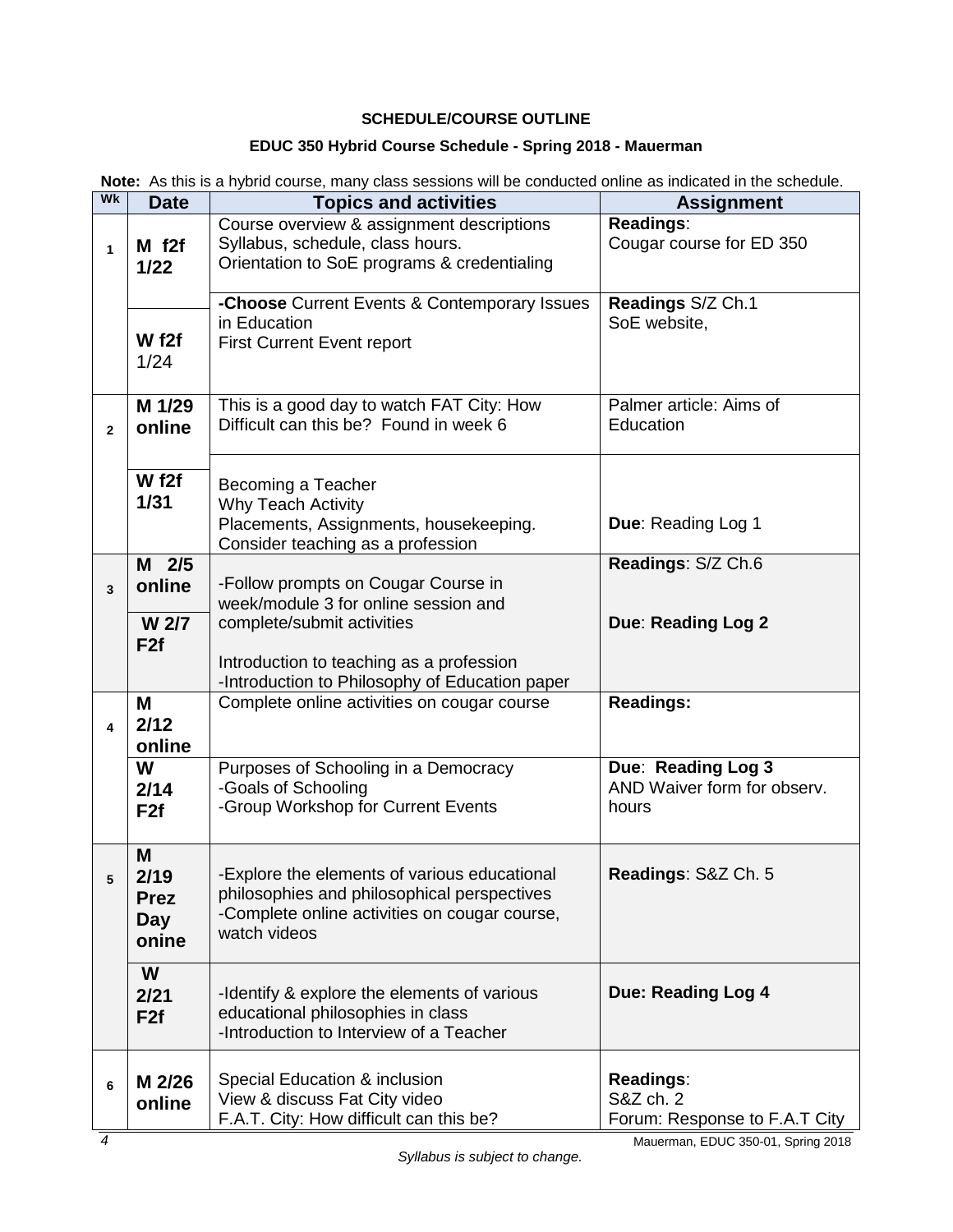|    | W 2/28<br>F <sub>2f</sub> | The nature of the learner<br>-complete online activities on cougar course<br>(my philosophy - nature of the learner)<br>"Outsider" Reflective Essay intro<br>Forum: My Multiple Intelligences                             | <b>Readings</b><br>Multiple Intelligences<br>Online article: Multiple<br>Intelligences by H. Gardner<br>Due: Reading Log #5          |
|----|---------------------------|---------------------------------------------------------------------------------------------------------------------------------------------------------------------------------------------------------------------------|--------------------------------------------------------------------------------------------------------------------------------------|
|    | <b>Date</b>               | <b>Topics and activities</b>                                                                                                                                                                                              | <b>Assignment</b>                                                                                                                    |
| 7  | M 3/5<br>Online           | The purposes & goals for education & their<br>relationship to curriculum<br>-complete online activities on cougar course                                                                                                  | <b>Readings:</b><br>S&Z ch. 9 (goals)<br>S&Z ch. 10 (curriculum)<br>Due:<br><b>Goals of Ed Survey</b>                                |
|    | W 3/7<br>F <sub>2f</sub>  | Identify purposes & goals for education & their<br>relationship to curriculum<br>-Introduction to "Interview of a Teacher" Essay<br>(my philosophy – nature of schooling)<br>(my philosophy - knowledge, teaching/learng) | <b>Readings</b><br><b>Online: Standards websites</b><br>Article: Common Core Critique<br>Due:<br><b>Forum: National CC Standards</b> |
| 8  | M 3/12<br>Online          | Identify knowledge, skills, & dispositions of<br>effective teachers<br>-Introduction to Contemp. Issue in Education<br>(my philosophy - nature of teaching/learning)<br>(my philosophy - teacher dispositions)            | <b>Readings:</b><br>S&Z ch. 3<br>S&Z ch. 11<br><b>Culturally Competent Tchr</b><br>Overview of Bloom's Txnmy                         |
|    | W 3/14<br>F <sub>2f</sub> | Identify knowledge, skills & attitudes of effective<br>teachers<br>-Complete online activities on cougar course                                                                                                           | <b>Readings</b><br>Video: "Do You Believe in Me?"<br>Due: in Forum: Response to<br>Video: "Do You Believe in Me?"                    |
| 9  | M<br>3/19                 | <b>Happy Spring Break</b>                                                                                                                                                                                                 | <b>Readings:</b><br>S&Z ch 11 (instruction)                                                                                          |
|    | W<br><b>Online</b>        | <b>Components of Instruction &amp; Blooms Taxonomy</b><br>-Complete online activities as possiblegood<br>time to work ahead                                                                                               | <b>Readings</b><br><b>Bloom's Taxonomy tutorials</b>                                                                                 |
| 10 | M 3/26<br>Online          | Complete online activities on cougar course and<br>readings                                                                                                                                                               | <b>Readings:</b><br>S&Z ch. 9, S&Z ch.3<br>Forum: Blooms Taxonomy and<br><b>Effective Instruction</b>                                |
|    | W3/28<br>F <sub>2f</sub>  | Organizational structures of schools<br>Examine and determine relationships among the<br>components of instruction( $my$ philosophy – nature<br>of teaching/learning)<br>Identify and describe various organizational     | <b>Watch:</b><br>Video: Diplomas Now<br>Due: Interview of a Teacher<br>Forum: Diplomas Now                                           |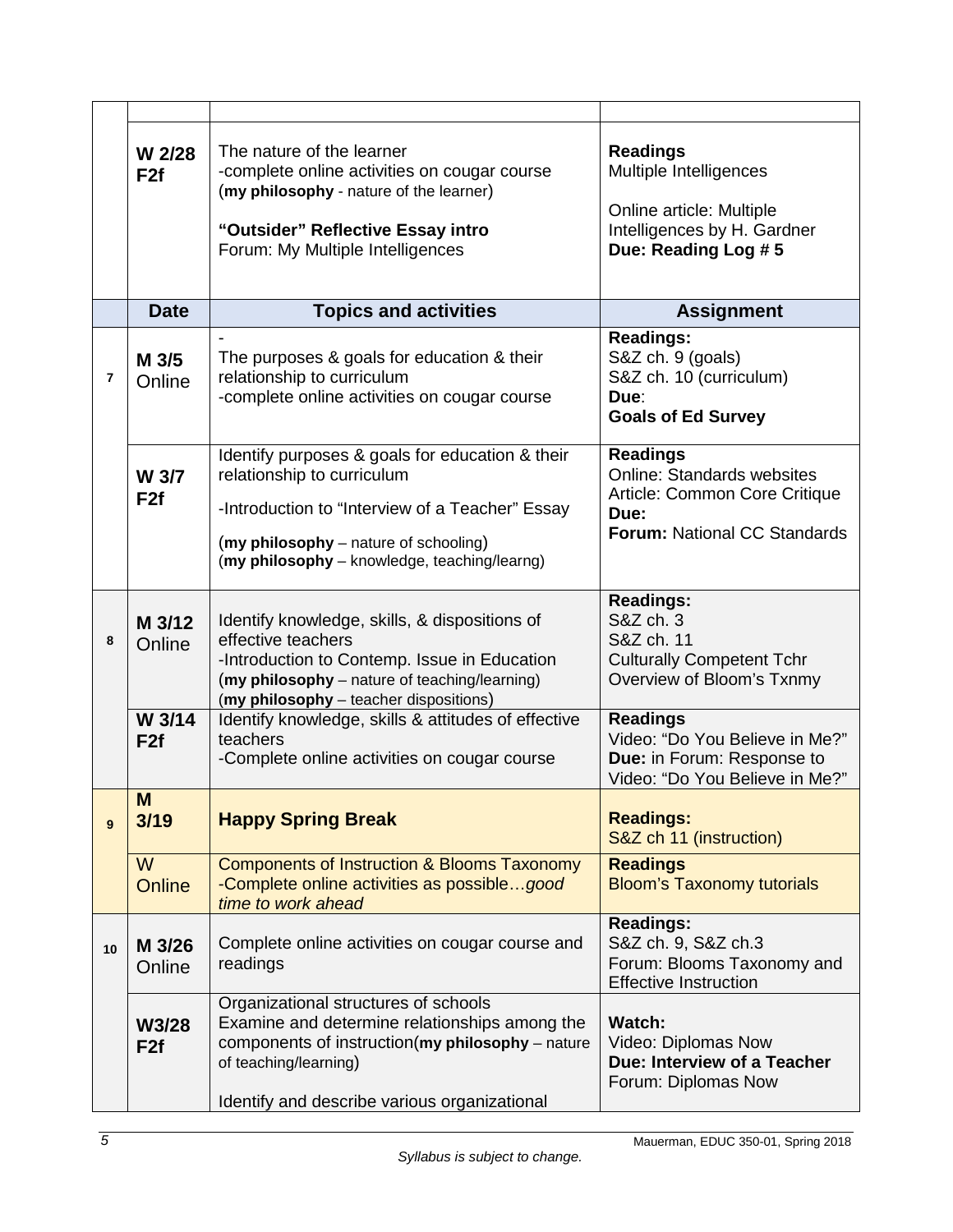|    |                          | structures of schools<br>-Workshop: Contemp. Issues in Ed                                                                             |                                                                                                                   |
|----|--------------------------|---------------------------------------------------------------------------------------------------------------------------------------|-------------------------------------------------------------------------------------------------------------------|
| 11 | M<br>4/2<br>Online       | Develop flow chart of structures of US schooling<br>governance & finance- see prompts<br>Share insights from "Interview of a Teacher" | <b>Readings:</b><br>S&Z ch. 7                                                                                     |
|    | W 4/4<br>F <sub>2f</sub> | <b>Educational finance</b>                                                                                                            | Readings:<br>Article: Funding of Public<br>Schools in California<br>Due: Reading log                              |
| 12 | M<br>4/9<br>Online       | Ethics (role play)<br>Compare & contrast teacher rights &<br>responsibilities as well as those of student                             | <b>Readings:</b><br>S&Z ch. 8<br>(rights/responsibilities<br>Due in forum: Response to<br><b>Bullying Article</b> |
|    | W 4/11<br>F2f            | Ethics & bullying<br><b>NEA Code of Ethics</b>                                                                                        | <b>Readings</b><br>Websites & video on bullying                                                                   |
| 13 | M4/16<br><b>Online</b>   | Creativity & diversity in education<br>Philosophy of Ed draft                                                                         | Due: Phil of Ed draft in cc                                                                                       |
|    | W4/18<br>F <sub>2f</sub> | <b>Creativity &amp; Diversity</b><br>Nieto themes-The career of teaching                                                              | <b>Readings:</b><br>Videos & Websites on CC<br>Forum: Creativity and Diversity                                    |
| 14 | M<br>4/23<br>Online      | <b>Discuss Nieto themes</b>                                                                                                           | <b>Readings:</b><br>Nieto: 1 & 23 & select chapter<br>Due: Nieto chapter organizer                                |
|    | W4/25<br>F2f             | Compare / contrast Nieto narratives<br>Workshop Contemporary Issues in Education                                                      | <b>Readings</b><br>Online: RSA video erformance"                                                                  |
| 15 | M4/30<br>online          | Insights from the field: Class Observ Report<br>Contemporary Issues in Education                                                      | <b>Due: Class Observ Report</b>                                                                                   |
|    | W 5/2<br>F <sub>2f</sub> | Reviewing key concepts of the course<br>Contemporary Issues in Education<br>presentations.                                            | Due:<br>Philosophy of Ed. paper                                                                                   |
| 16 | <b>As</b><br>needed      | Contemporary Issues in Education<br>presentations.                                                                                    | Due:<br><b>Contemp. Issue Presentation</b>                                                                        |
|    |                          | Contemporary Issues in Education<br>presentations.<br>Record of 45 hours of observation<br><b>Celebration of learning- Potluck</b>    | Due:<br>Contemp. Issue Presentation<br><b>Classroom Observation</b><br>Reports                                    |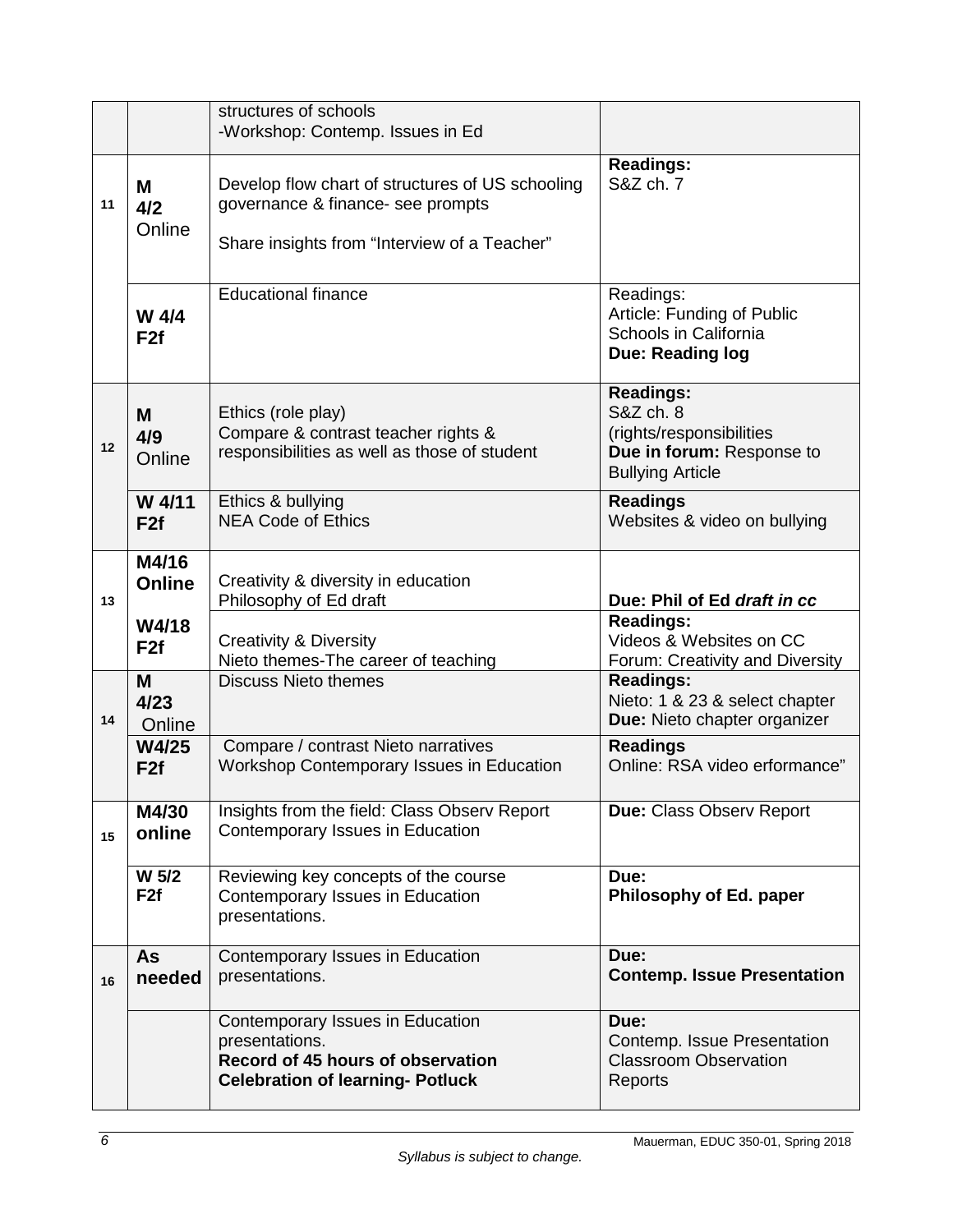## **COURSE REQUIREMENTS AND GRADED COURSE COMPONENTS**

## <span id="page-8-1"></span><span id="page-8-0"></span>**Course Assignments**

| 1. Reading logs                                            | 10 points |
|------------------------------------------------------------|-----------|
| 2. Current Events in Education presentation                | 5 points  |
| 3. Interview of a Teacher                                  | 15 points |
| 4 The Outsider                                             | 10 points |
| 5. Classroom Observation Reports                           | 20 points |
| 6. Personal Philosophy of schooling, learning and teaching | 15 points |
| 7. Participation                                           | 10 points |
| 8. Contemporary Issues Research & Presentation             | 15 points |

## <span id="page-8-2"></span>**Grading Standards**

Grades will be determined by the total number of points earned (100 points possible). A minimum grade of C+ is required in EDUC 350 to qualify as prerequisite for admission to the Cal State San Marcos teacher credential program, and a B or above is noted in a positive light in reviewing transcripts for admission to the program.

| $A - 90 - 93$   |
|-----------------|
| $B = 83 - 86$   |
| $C_{+}$ = 77-79 |
| $C = 70-72$     |
| $F = 0.59$      |
|                 |

Teacher education is a professional preparation program. It is expected that students will come to class prepared to discuss the readings, submit required assignments, and participate in class activities. Students are expected to adhere to academic honesty and integrity, standards of dependability, confidentiality and writing achievement. Because it is important for teachers to be able to effectively communicate their ideas to students, parents, colleagues, and administrators, writing that is original, clear and error-free is a priority for the School of Education.

## **Assignment Detail and Rubrics for Performance**

## **1. Reading log**

The reading log provides an opportunity to reflect on learning about teaching through the assigned readings for each session. In the reading log, do not summarize. Your reading log must demonstrate the **"value-added"** model. That is, your response must do one of the following: *give an example* of what the reading described; *provide a different perspective* of a topic in the reading; or *expand upon the idea* in the reading by including more detail and depth. You need to specify which of these aspects you are using. Before you submit, read the sample logs. Entries should be one paragraph in length per week. Log entries for each week's class must be submitted via the Cougar Courses site by the *prior* Sunday at 11:55 PM. See the schedule for readings. The log will be graded holistically; you will receive either full credit or none.

No credit will be given for late submissions of reading logs. In extraordinary circumstances, if you do not have access to Cougar Courses for a timely submission, you may email the log entry by Sunday at 11:55 PM to lmauerma@csusm to earn full credit, HOWEVER, you must still submit into CC for points as soon as you re-establish Cougar Courses access.

## **2. Current events in education**

You will be assigned a small group for Current Events. In your group, sign up for a date when you will present an item from the week's news in K-12 education. The item must be from a reputable news source and may pertain to local, national, or international issues. Do not submit "news" from personal blogs, newsletters, or other opinion sources. You will summarize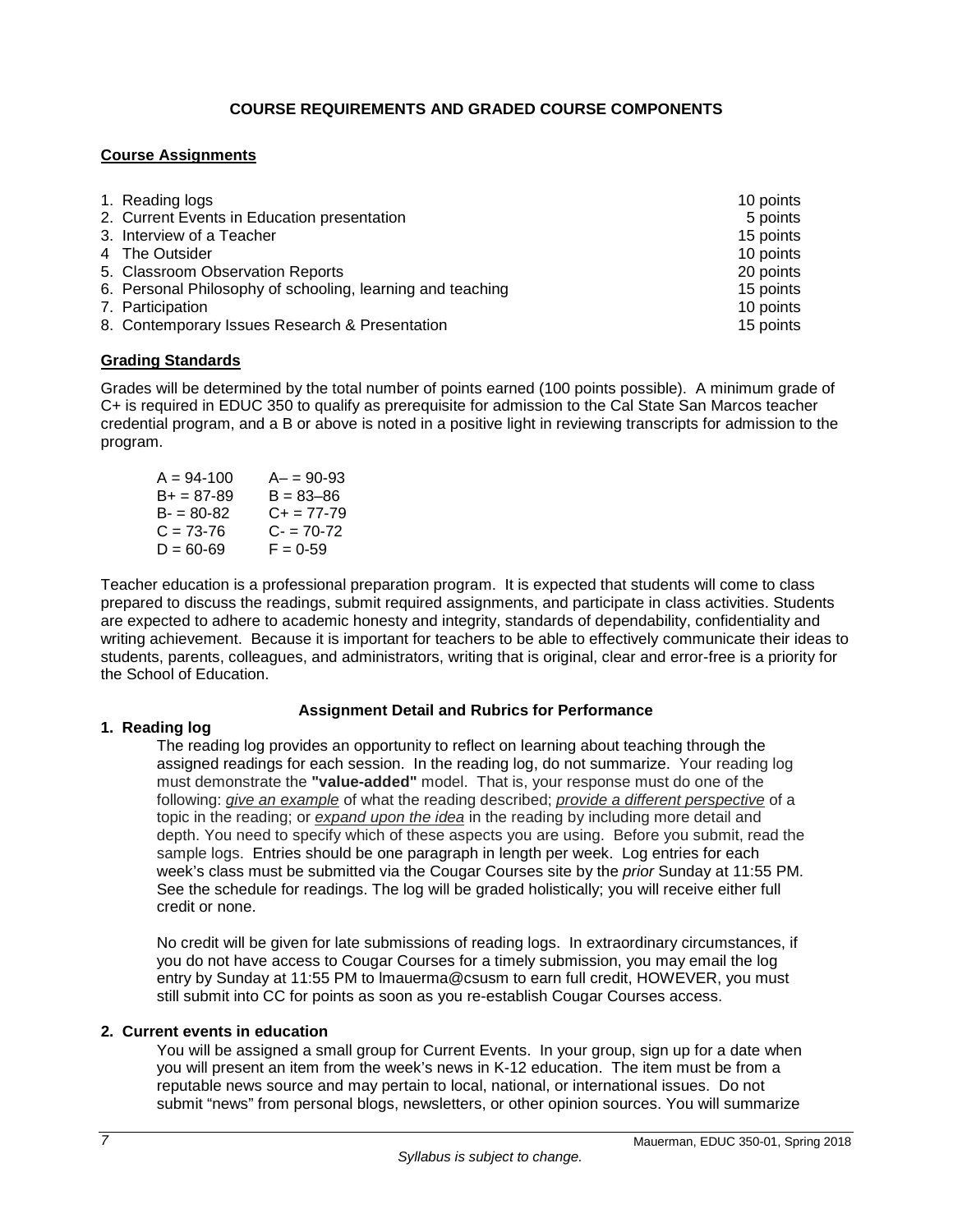and present the importance of the news for your classmates. Be sure that you make a connection to future teachers in California.

Current events groups will be re-formed in the middle of the semester, and the above assignment will repeat.

This assignment will be graded as either 0 or 5 points; there is no partial credit. To earn 5 points, you must: (1) present a different current event on the two dates you are assigned; and (2) engage in the group discussion on a regular basis. The instructor will monitor the groups each session and will assign grades at the end of the semester.

### **3. Interview of a teacher**

In this assignment, you will interview a teacher and write a summary (1,000-1,200 words) of what you learned from him or her. Your purpose is to render a sketch so that your reader may be able to envision the teacher as a person with a distinct philosophy and experience.

#### *Gathering information:*

Interview a current or retired teacher who has had at least three years of full–time experience in elementary, middle, or secondary school classrooms. **The nine questions to ask and obtain answers are:**

- 1. Why did the teacher choose to enter teaching? How attractive was the profession to prospective teachers at that time? What were the other career paths available; were any others seriously considered? Does the teacher have any regrets about becoming a teacher?
- 2. What professional education did the teacher have? How helpful was it in learning to teach? At what point did the teacher feel comfortable as a teacher?
- 3. What were/are the teacher's goals for the education of students? Have these goals changed over the years?
- 4. What career moves (school buildings, grade level, special students, subject matter, etc.) has the teacher made? To what extent were those moves voluntary? For current teachers, are further moves desired? If so, what are they, and why?
- 5. What have been the major joys and frustrations of teaching? What would help increase the joys and minimize the frustrations? On what issues does the teacher feel strongly about making changes in the way that schooling occurs now?
- 6. How did/does the teacher learn about his/her students' lives and needs? How similar are the backgrounds of the teacher and his/her students? What have been the teacher's experiences with "culture shock" in working with students from different backgrounds?
- 7. What are some favorite memories from the teacher's classroom? Does the teacher tend to remember individual students or activities, or are the memories more general?
- 8. What does the teacher think of current issues in education such as the California High School Exit Exam, Common Core, Race ToThe Top, and evaluation systems for teachers? How does the teacher take action to address new reforms that impact his/her classroom?
- 9. What is the teacher's metaphor for "teaching" or "teacher"? What are the main features of the teacher's approach toward teaching? What has the teacher learned from being a teacher?

#### *Analysis:*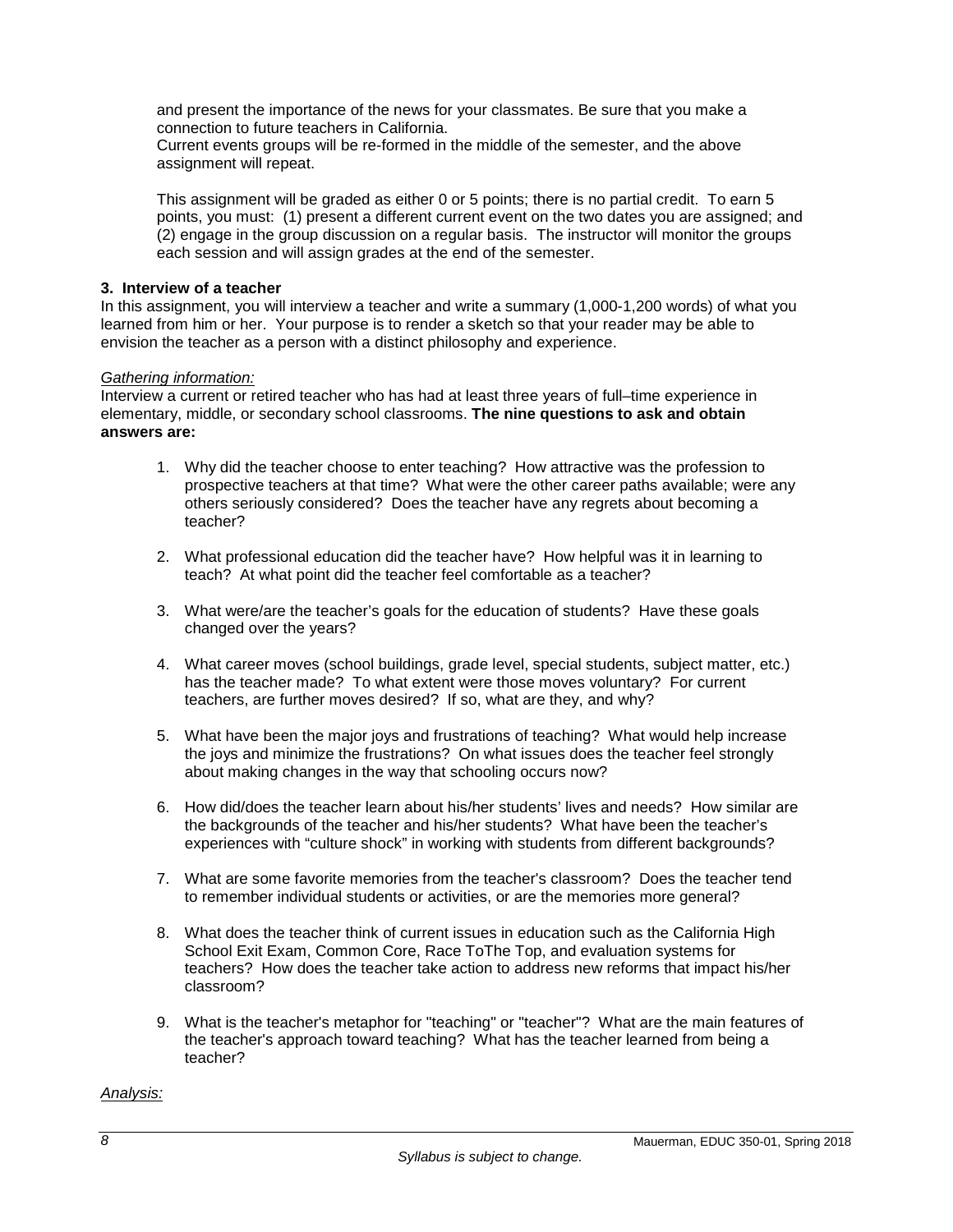After collecting your information, think about what you have learned about this teacher. Focus on a few themes that best characterize what you have heard. Do not try to be all-inclusive. Protect your teacher's confidentiality by using a pseudonym (e.g., Mr. Sunshine or Ms. Biology or Dr. Standards) and masking identifying details (e.g., "taught fifth grade in a suburban school district in southern California" or "moved from Suburban Middle School to Central City Elementary School").

In your analysis, incorporate what you have been learning about becoming and being a teacher. How does your teacher fit within the material addressed in your readings and in class? What issues are raised through your interview? What are the implications of your interview as you think about becoming a teacher? Be sure you include multiple references to the readings/discussions we have in class.

## *Criteria for evaluation:*

Exemplary papers are characterized by:

- 1. Clarity of description of the teacher's experiences and views
- 2. Multiple, explicit connections of coursework (Sadker/Zittleman, assigned articles/videos, class activities) into the analysis
- 3. Explanation of how the teacher interview relates to your own thinking about teaching as a career
- 4. Correct grammar, syntax, spelling

The written report is due via the Cougar Courses site.

## **4. The Outsider**

Many students with special needs come to view themselves as "outsiders" because they are labeled as different from the typical student. But most of us experienced some sense of being an outsider during our K-12 years. After completing the assigned readings, write a reflective essay (1,000 words) in which you comment on your own (or a friend's) school experience in which you may have felt like an outsider. Reasons could include differences due to gender, religion, looks, beliefs/interests, family situation, academic ability, etc. Make at least one specific connection to the assigned readings. Consider the following questions:

- What personal characteristics fostered your (or your friend's) feelings of being an outsider?
- How did you react to and cope with the situation?
- Did you share your experience with any teachers or other school personnel? Did any of them assist you?
- What could school staff, parents or friends have done to help?
- In what ways did this experience change you? Did you "learn" from this experience?
- How might this experience make you a more sensitive and effective teacher?

*Criteria for evaluation:* Exemplary papers are characterized by:

- Addressing the questions above in a thoughtful/analytical manner
- Integration of the assigned readings in the paper
- Correct grammar, syntax, spelling

The written report is due in Cougar Courses

## **5. Classroom observation reports**

Using the classroom observation instrument provided online, write up five observations in your field sites. The template is on the Cougar Courses site under Fieldwork Instructions and is also on the School of Education website at the top of the syllabus webpage. You must submit one written observation from each of these four types of school settings: Elementary, Middle, High, and Special Setting; the fifth written observation is from any setting (your choice). Each written observation should be approximately 300-400 words. Submit these via the Cougar Courses site as instructed in two different "batches". See the CC modules Submit your Classroom Observation Record (timesheet) and Report Summary (distribution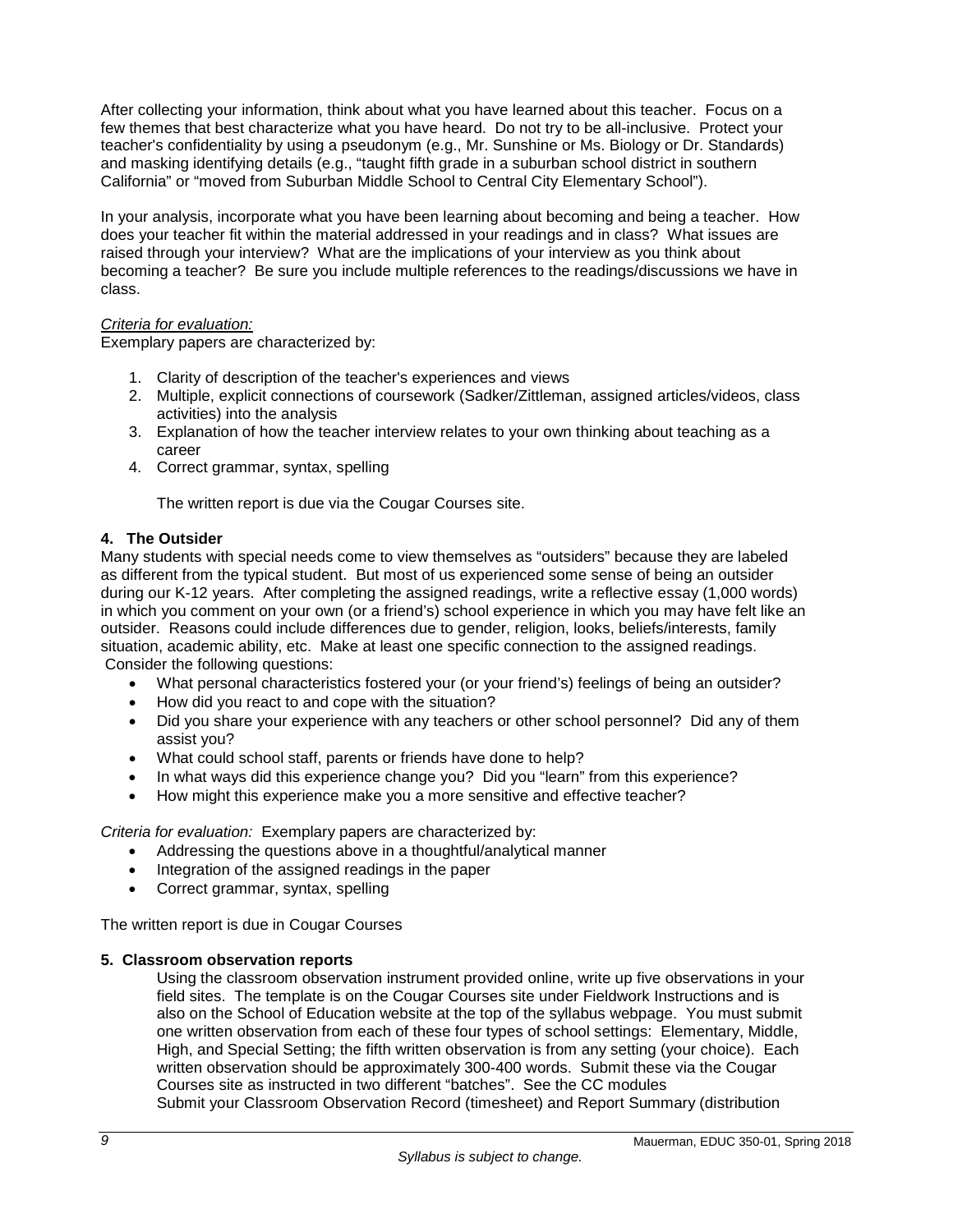report) to Cougar Courses by May 4. If you do not complete the classroom observations, you will receive a grade of INC for the course.

## **6. Personal philosophy of schooling, learning and teaching**

Write a paper (1,000-1,200 words) that explains your personal philosophy of schooling, learning and teaching. Follow the template below, and self-assess before you turn in the paper.

#### *Introduction*

- Describe the level of schooling and subject field(s) you hope to teach.
- Name your philosophy (or combination of philosophies) as described by Sadker and Zittleman Ch 6.
- Explain why you are attracted to this philosophical stance. Is it due to your own schooling and/or background, what you've seen in schools since your own school days, the influence of particular persons, texts, other experiences with children/youth, etc.?

#### *Nature of schooling*

- Describe what you believe is the purpose of schooling in a democracy.
- How will you as a teacher help achieve these purposes?
- Give at least one concrete example of how you will interact with your students in light of your beliefs.

#### *Nature of the teaching/learning process*

- Describe what you believe is the nature of the teaching/learning process.
- What do you believe counts as knowledge and how should it be presented?
- What are your thoughts about the students you will teach? What do they need from a teacher?
- How will you as a teacher use subject matter and other experiences to guide students toward meaningful learning activities?
- Give at least one concrete example of how you will interact with your students in light of your beliefs.

#### *Teacher dispositions and actions*

- Describe what behavior (disposition/attitude & actions) you will exhibit in order to carry out your philosophical position.
- Give at least one concrete example of how you will conduct yourself in light of your beliefs.

#### *Conclusion*

- Recap your philosophy.
- What are your unresolved questions/concerns/thoughts about becoming a teacher?

#### *Criteria for Assessment of Philosophy Paper*

Append a self-assessment of at least one "beefy" paragraph to your paper. These are the criteria that will be used to evaluate your philosophy paper.

Exemplary papers have the following characteristics:

- *Ideas:* The paper is clear and focused. It holds the reader's attention. Relevant information and details enrich the central theme. Ideas are supported by research, practical knowledge and experience. Conclusions show insight.
- *Organization:* The organizational structure enhances and showcases the central idea or theme of the paper. An inviting introduction draws the reader in; a satisfying conclusion leaves the reader with a sense of closure and resolution. Sequencing is logical and effective. Thoughtful transitions tie parts together. The paper flows so smoothly, the reader hardly thinks about it.
- *Connections:* The paper includes multiple references to EDUC 350 class experiences (specific text selections, class discussions, fieldwork observations, assignments, current events, etc.).
- *Voice:* The writer of this paper speaks directly to the reader in a manner that is individual, compelling, engaging, and has personality.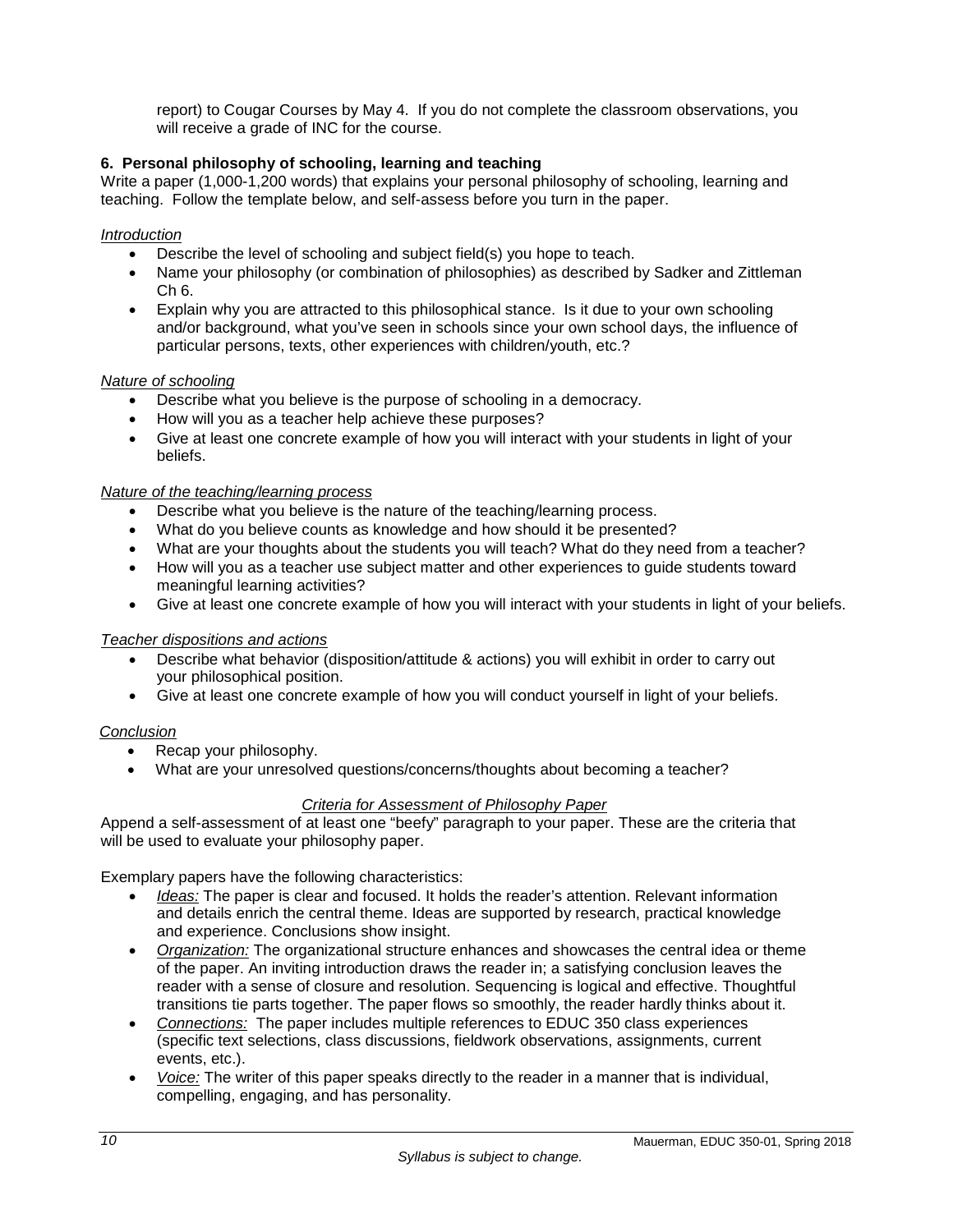- *Sentence Fluency:* The writing has an easy flow. Sentences enhance the meaning. Sentences vary in length and structure. The piece has purposeful and varied sentence beginnings.
- *Conventions:* The writer demonstrates a good grasp of standard writing conventions. Spelling is generally correct. Punctuation is accurate. Grammar and usage are correct. Paragraphing tends to be sound. The piece needs very little additional editing.

The written report is due via Cougar Courses

## **7. Participation**

This course is designed for active learning during class sessions, both f2f and online. In order for this course to succeed for individuals and the group, students must come to class prepared to discuss assigned readings/topics and to participate in class activities. You will submit a selfassessment on Cougar Courses by May 2. The instructor will consider your self-assessment when assigning points for this assignment.

Answer each of the following questions:

- 1) How do you participate in class discussions productively, sharing your knowledge and understandings?
- 2) How do you participate in online class activities productively? What has been your approach to online sessions, and how effectively have you engaged in these sessions?
- 3) How do you interact productively with your peers, taking on a variety of roles (leader, follower, etc.)?
- 4) How do you contribute appropriately to group work—do you "do your share"?
- 5) How do you demonstrate that you are able to accept others' opinions and that you are supportive of others' ideas?
- 6) How do you support your peers during their presentations?
- 7) How do you manage potential diversions (electronics, personal business, appointments, etc.) that might impede your ability to give your full attention to class sessions?
- 8) How do you monitor and adjust your participation to allow for others' ideas as well as your own to be heard?
- 9) What grade (10 points maximum) do you feel you have earned for your participation in EDUC 350 this semester?

## **8. Contemporary issues research**

Choose (1) an issue that interests you (from the topics given to you by the instructor) and (2) one or two partners with whom to work. Research the issue and prepare a PowerPoint or Prezi plus an oral report to share in class. The report should describe and analyze the issue in approximately 10 minutes. You will present in class in December. When you present your research orally, provide a copy of your visual presentation for each of your classmates (these can be miniature slides on one page of paper). You will be graded according to the rubric presented in class and on CC. This is due to Cougar Courses, with strong encouragement to submit earlier.

## **Late Work Policy**

It is expected that work will be submitted to the CC assignment portals on time. Please discuss individual issues with the instructor. Points will be deducted if assignments are submitted late (10% penalty per day late; no credit will be awarded if the assignment is more than one week late).

## <span id="page-12-0"></span>**School of Education/Course Attendance Policy**

Due to the dynamic and interactive nature of courses in the School of Education, all candidates (course participants) are expected to attend all classes and participate actively. At a minimum, candidates (course participants) must attend more than 80% of class time, or s/he may not receive a passing grade for the course at the discretion of the instructor. Individual instructors may adopt more stringent attendance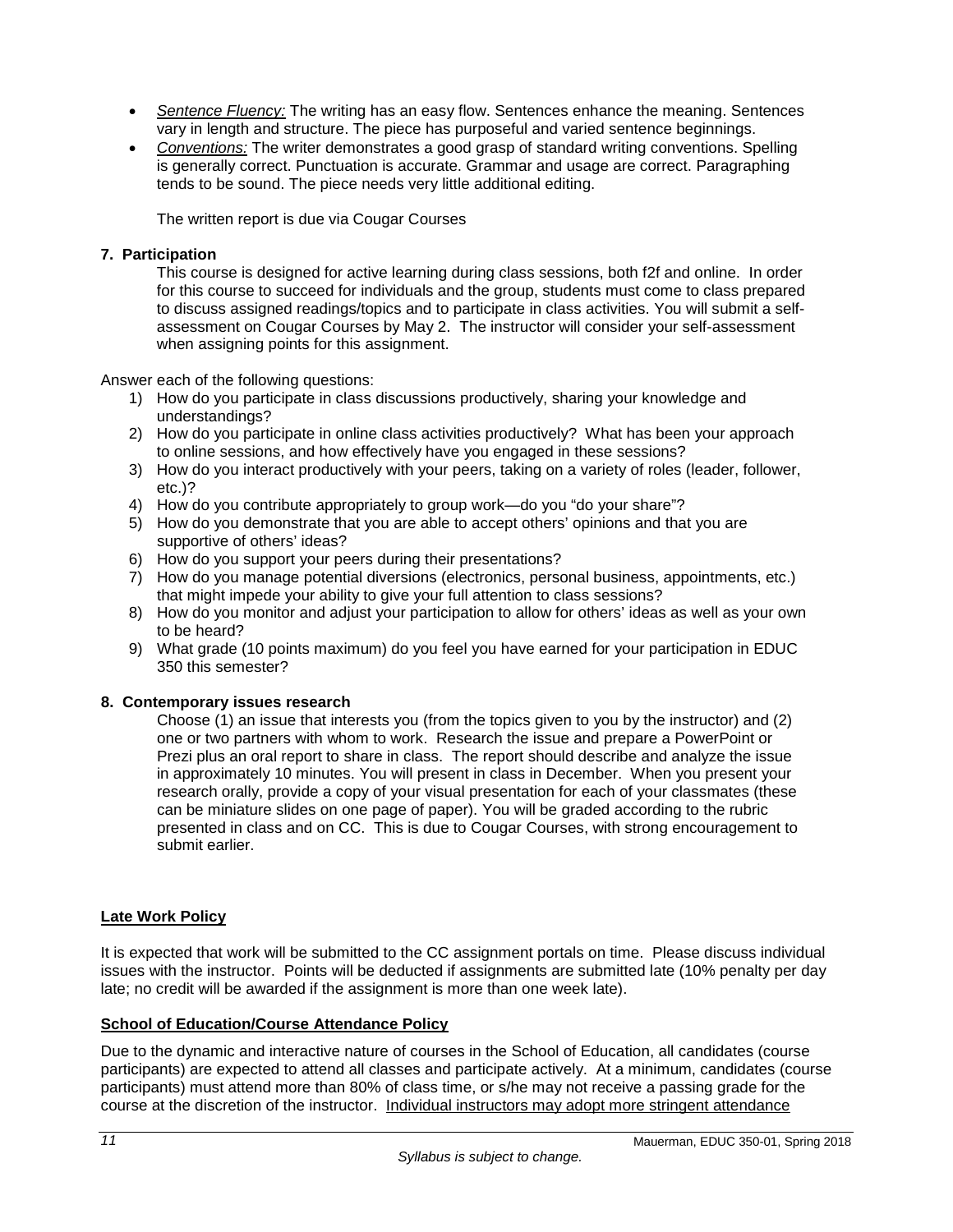requirements, and as such punctuality for face-to-face meetings. Should the candidate (course participants) have extenuating circumstances, s/he should contact the instructor as soon as possible. *(Adopted by the COE Governance Community, December, 1997).*

- Students will contact and arrange for observations as dfiscussed in class. Time sheets and signatures are the responsibility of the student. Failure to make observations and maintain AND submit a time sheet will result in a failure of the course.
- This course does not have a final exam, rather the authentic assessment of all assignments shall take the place of a formal final examination.

## <span id="page-13-0"></span>**Student Collaboration Policy**

This section of EDUC 350 requires collaborative student work both in class and online. Requirements for in class group activities as well as online projects are described in detail inside face-to-face meetings. Failure to contribute and/or participate to assigned activities lowers participation score, whereas engaged and enthusiastic contributions to group work result in higher participation scores..

## **GENERAL CONSIDERATIONS**

## <span id="page-13-2"></span><span id="page-13-1"></span>**CSUSM Academic Honesty Policy**

Students will be expected to adhere to standards of academic honesty and integrity, as outlined in the Student Academic Honesty Policy. All assignments must be original work, clear and error-free. All ideas/material that are borrowed from other sources must have appropriate references to the original sources. Any quoted material should give credit to the source and be punctuated accordingly.

Academic Honesty and Integrity: Students are responsible for honest completion and representation of their work. Your course catalog details the ethical standards and penalties for infractions. There will be zero tolerance for infractions. If you believe there has been an infraction by someone in the class, please bring it to the instructor's attention. The instructor reserves the right to discipline any student for academic dishonesty, in accordance with the general rules and regulations of the university. Disciplinary action may include the lowering of grades and/or the assignment of a failing grade for an exam, assignment, or the class as a whole.

Incidents of Academic Dishonesty will be reported to the Dean of Students. Sanctions at the University level may include suspension or expulsion from the University.

Refer to the full Academic Honesty Policy at: [http://www.csusm.edu/policies/active/documents/Academic\\_Honesty\\_Policy.html](http://www.csusm.edu/policies/active/documents/Academic_Honesty_Policy.html)

## <span id="page-13-3"></span>**Plagiarism**

As an educator, it is expected that each candidate (course participant) will do his/her own work, and contribute equally to group projects and processes. Plagiarism or cheating is unacceptable under any circumstances. If you are in doubt about whether your work is paraphrased or plagiarized see the Plagiarism Prevention for Students website [http://library.csusm.edu/plagiarism/index.html.](http://library.csusm.edu/plagiarism/index.html) If there are questions about academic honesty, please consult the University catalog.

#### <span id="page-13-4"></span>**Students with Disabilities Requiring Reasonable Accommodations**

Students with disabilities who require reasonable accommodations must seek approval for services by providing appropriate and recent documentation to the Office of Disability Support Services (DSS). This office is in Craven Hall 4300, contact by phone at (760) 750-4905, or TTY (760) 750-4909. Students authorized by DSS to receive reasonable accommodations should meet with their instructor during office hours. Alternatively, in order to ensure confidentiality, in a more private setting.